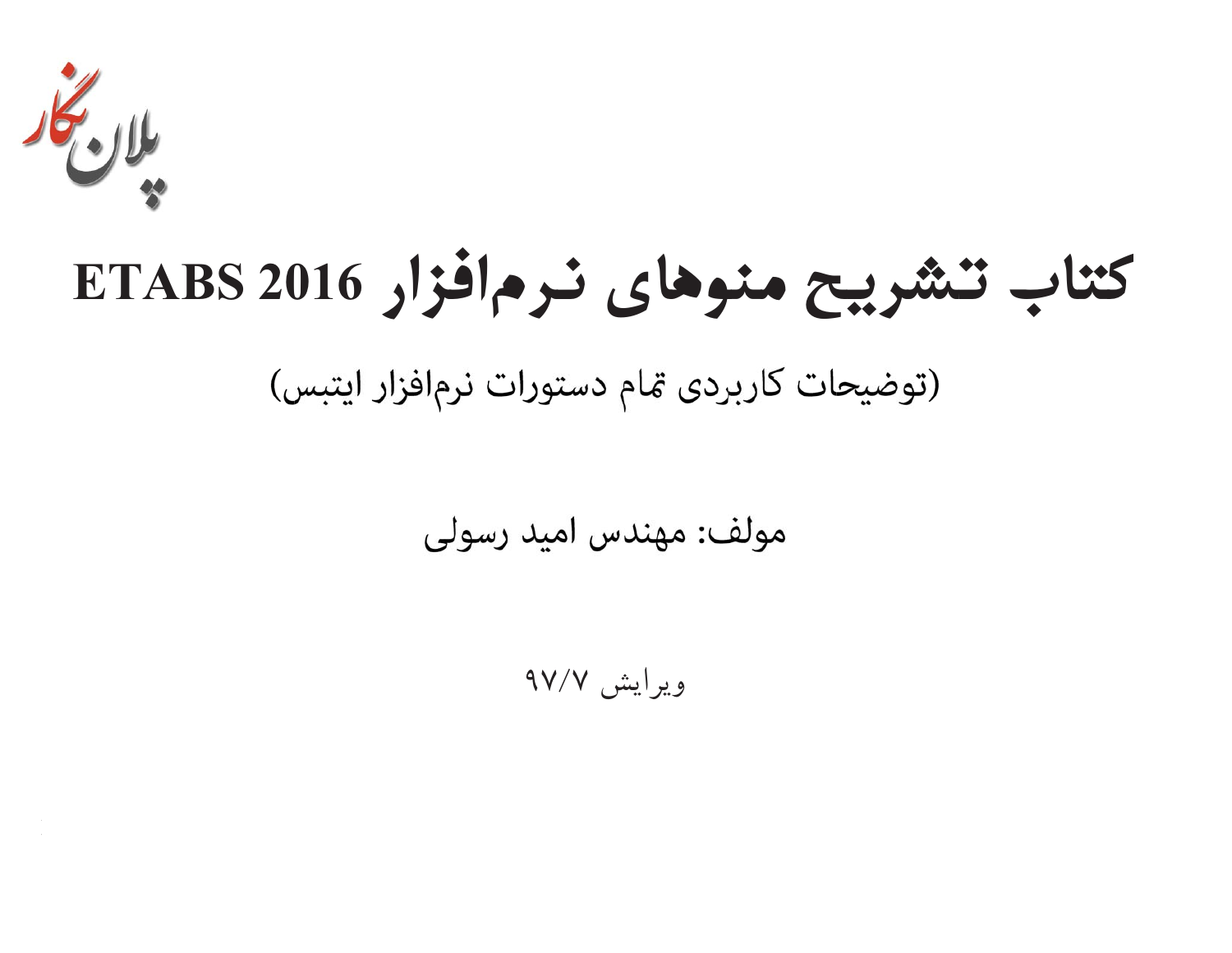**بنام خدا**

**فهرست مطالب:**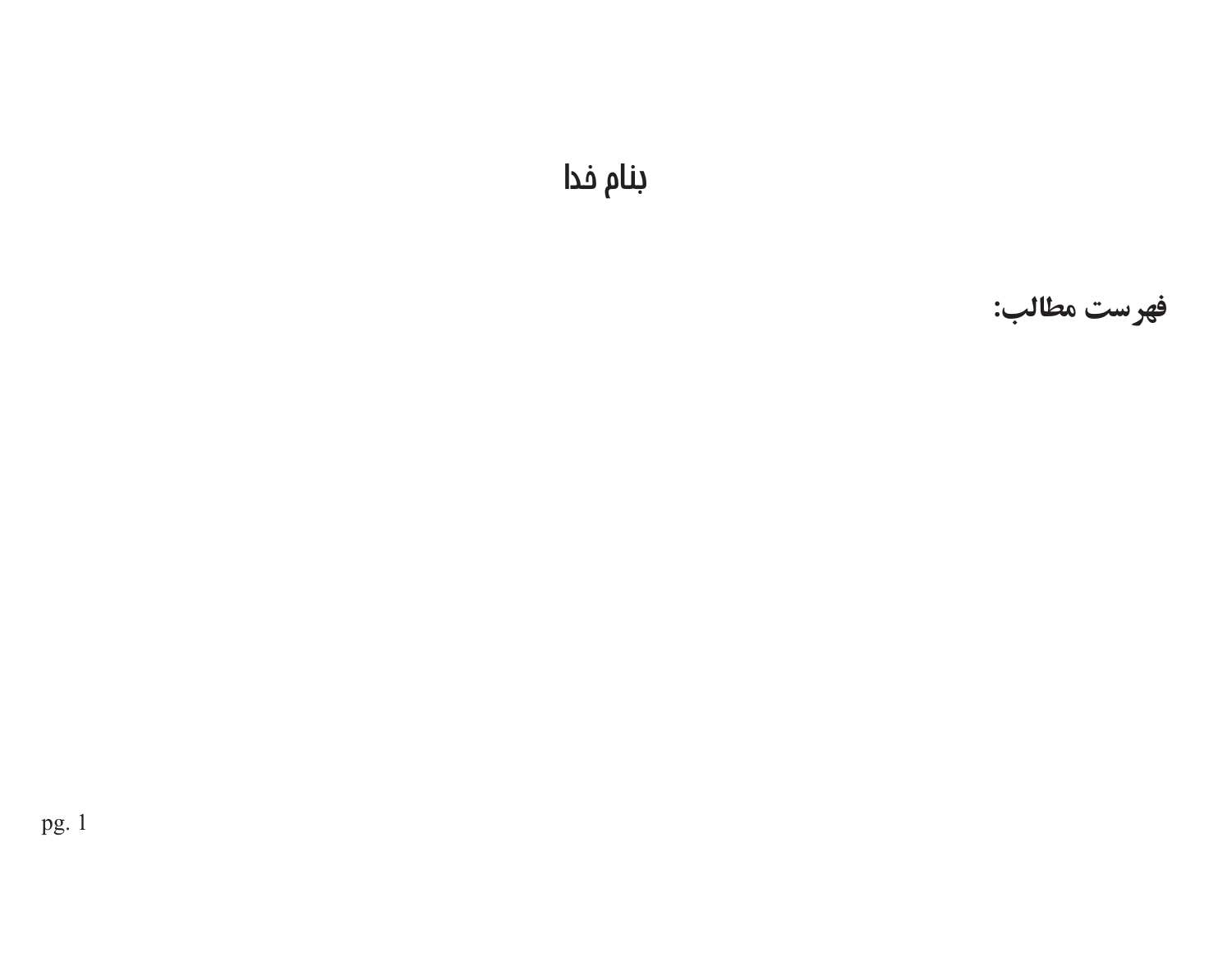| زيرمنوى Add to Model from Template) :Edit. (Add to Model from Template): |
|--------------------------------------------------------------------------|
|                                                                          |
|                                                                          |
|                                                                          |
| زيرمنوي Edit Shells)؛ (Edit Shells).                                     |
|                                                                          |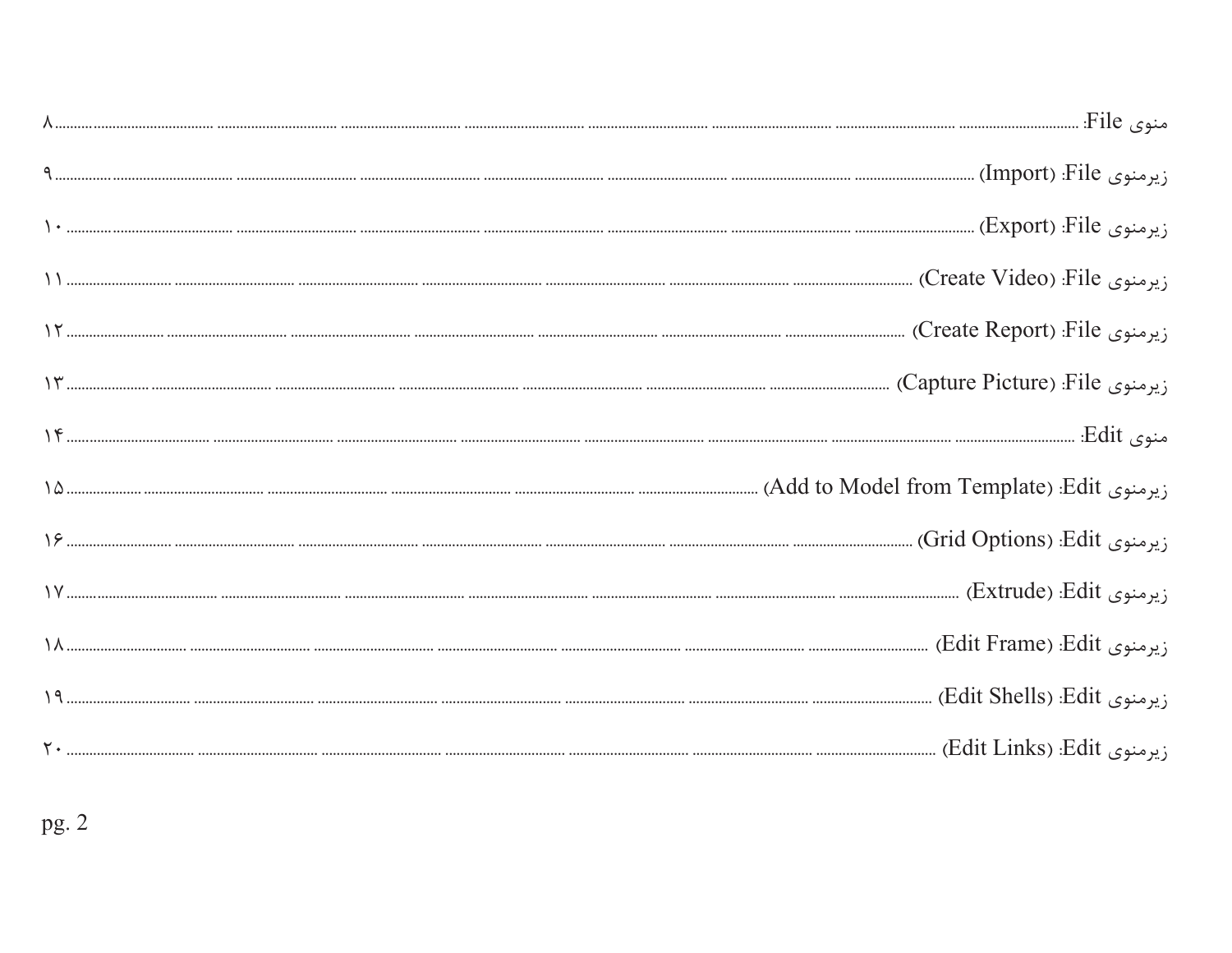| زيرمنوي Add/Edit Tendons) :Edit). (Add/Edit Tendons) :.                                                                                                                                                                       |
|-------------------------------------------------------------------------------------------------------------------------------------------------------------------------------------------------------------------------------|
|                                                                                                                                                                                                                               |
|                                                                                                                                                                                                                               |
|                                                                                                                                                                                                                               |
|                                                                                                                                                                                                                               |
| 77 (Functions) Define (Functions).                                                                                                                                                                                            |
|                                                                                                                                                                                                                               |
|                                                                                                                                                                                                                               |
|                                                                                                                                                                                                                               |
|                                                                                                                                                                                                                               |
| زيرمنوي Select): Select(). Select(). هستنسستن المستنسستن المستنسستن المستنسستن المستنسستن المستنسستن المستنسستن المستنسستن لالله المستنسستن المستنسستن المستند المستند المستند المستند المستند المستند المستند المستند المستن |
| زيرمنوي Select): Select(). Select(). هستستنسست المستنسستين المستنسستين المستنسستين المستنسستين المستنسستين المستنسستين المستنسستين المستنسستين المستنسستين                                                                    |
|                                                                                                                                                                                                                               |
|                                                                                                                                                                                                                               |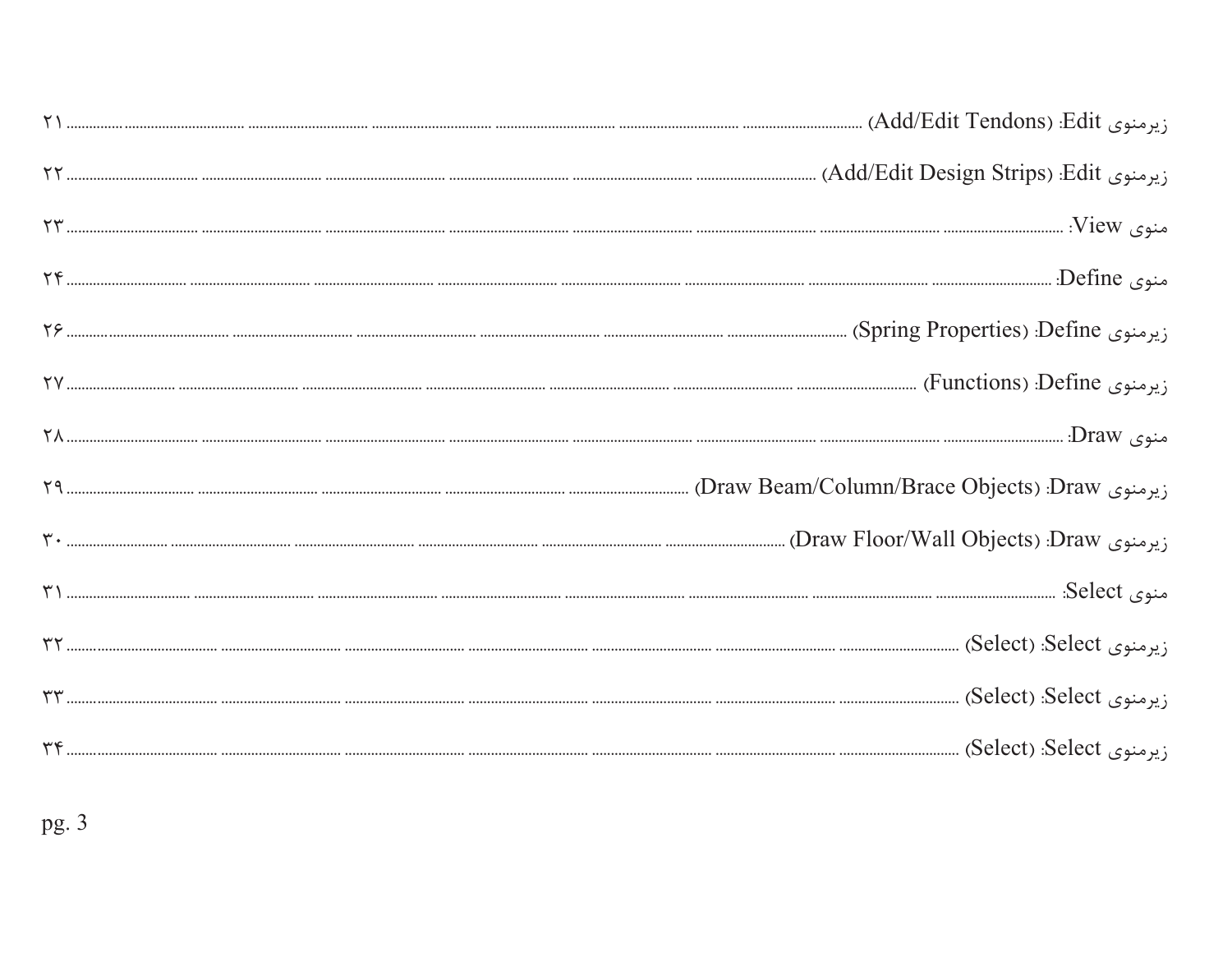| منوى Assign: شان السنان المستنسسان المستنسسان المستنسسان المستنسسان المستنسسان المستنسسان المستنسان المستنسان المستنب . ٣٠ |
|----------------------------------------------------------------------------------------------------------------------------|
|                                                                                                                            |
|                                                                                                                            |
|                                                                                                                            |
|                                                                                                                            |
|                                                                                                                            |
|                                                                                                                            |
|                                                                                                                            |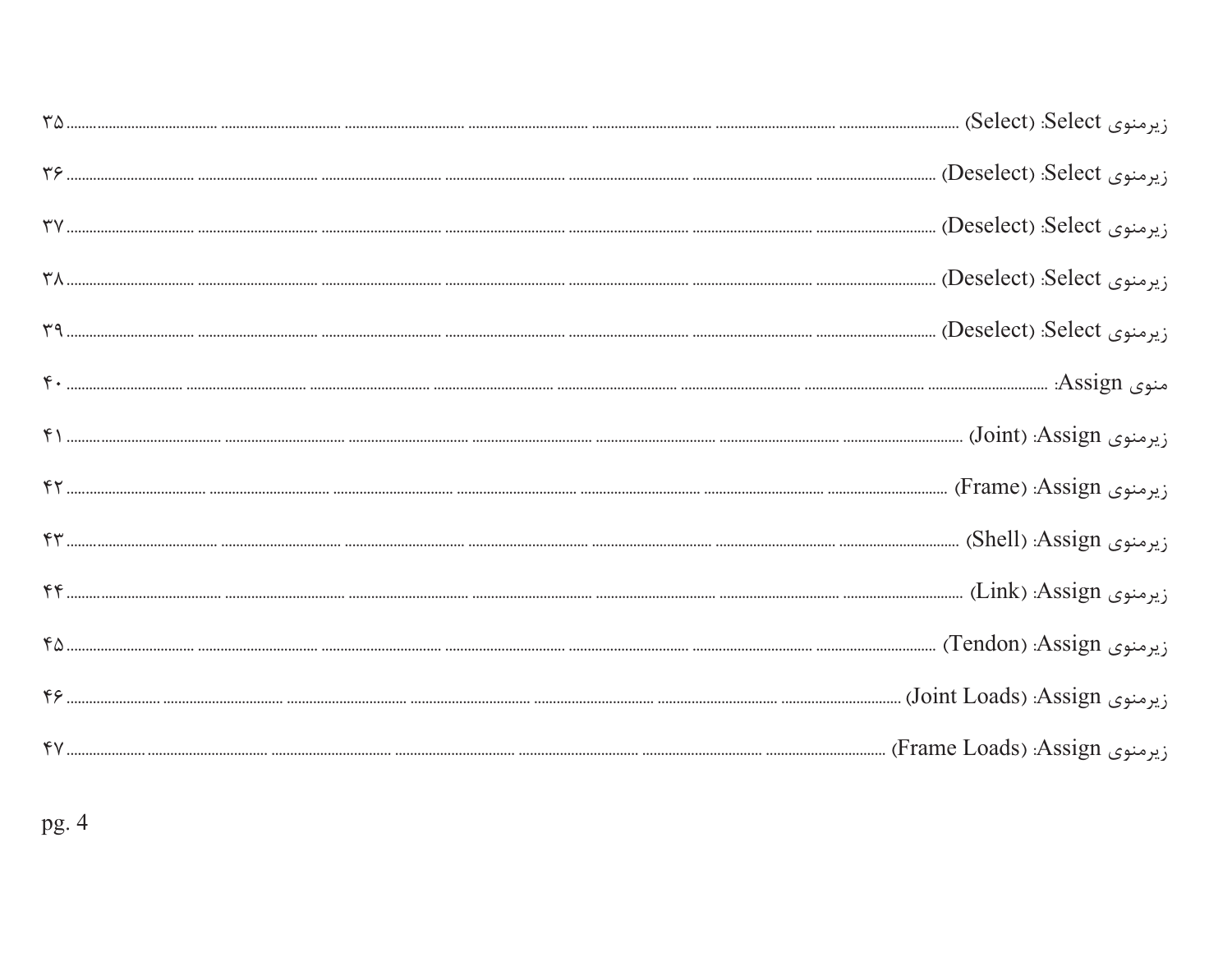| زيرمنوي Load Assigns) :Display: (Eoad Assigns).                                                                                 |
|---------------------------------------------------------------------------------------------------------------------------------|
|                                                                                                                                 |
|                                                                                                                                 |
|                                                                                                                                 |
|                                                                                                                                 |
|                                                                                                                                 |
|                                                                                                                                 |
| زيرمنوي Steel Joist Design). المستشيب المستشيب المستشيب المستشيب المستشيب المستشيب المستشيب المستشيب المستشيب المستشيب المستشيب |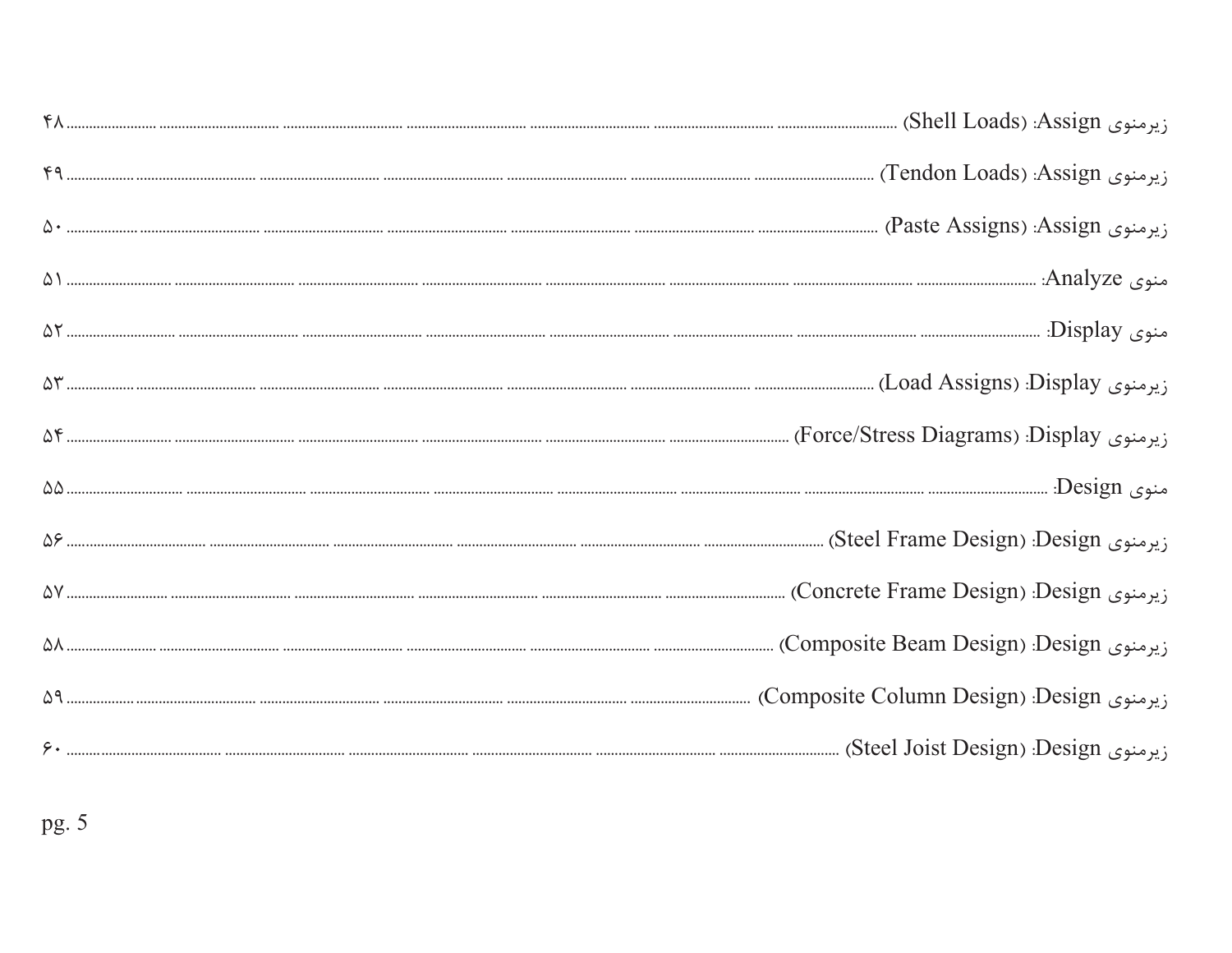| زيرمنوى Shear Wall Design : Assign Pier Sections) .Design : (Shear Wall Design : Assign Pier Sections) .Design    |
|-------------------------------------------------------------------------------------------------------------------|
|                                                                                                                   |
| زيرمنوى Design Overwrites): Design : View/Revise Flexural Design Overwrites): Design (يرمنوى P۴                   |
| زيرمنوى Design: Reset All Flexural Design Overwrites) Design: Reset All Flexural Design Overwrites: Design:       |
|                                                                                                                   |
|                                                                                                                   |
| زيرمنوى Detailing): المستسسس المستسمى المستسمس المستسمس المستسمى المستسمى المستسمى المستسمى المستسمى المستسمى     |
|                                                                                                                   |
| زيرمنوي Rebar Selection Rules) :Detailing. المستشدد السيستي المستشدد المستشدد المستشدد المستشدد المستشدد المستشدد |
|                                                                                                                   |
|                                                                                                                   |
|                                                                                                                   |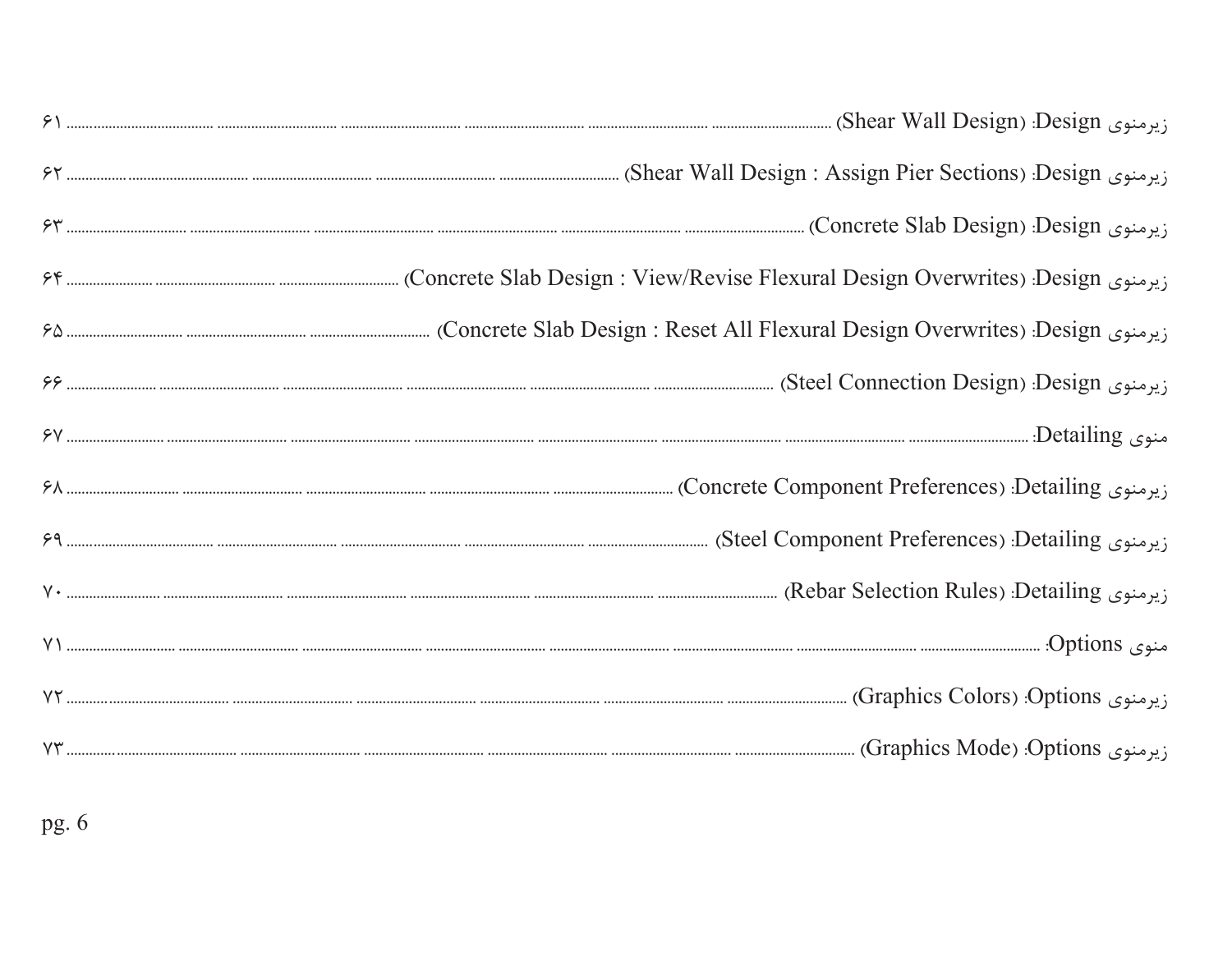| $\sqrt{r}$<br>. | .<br> |  |
|-----------------|-------|--|
| $\lambda$       |       |  |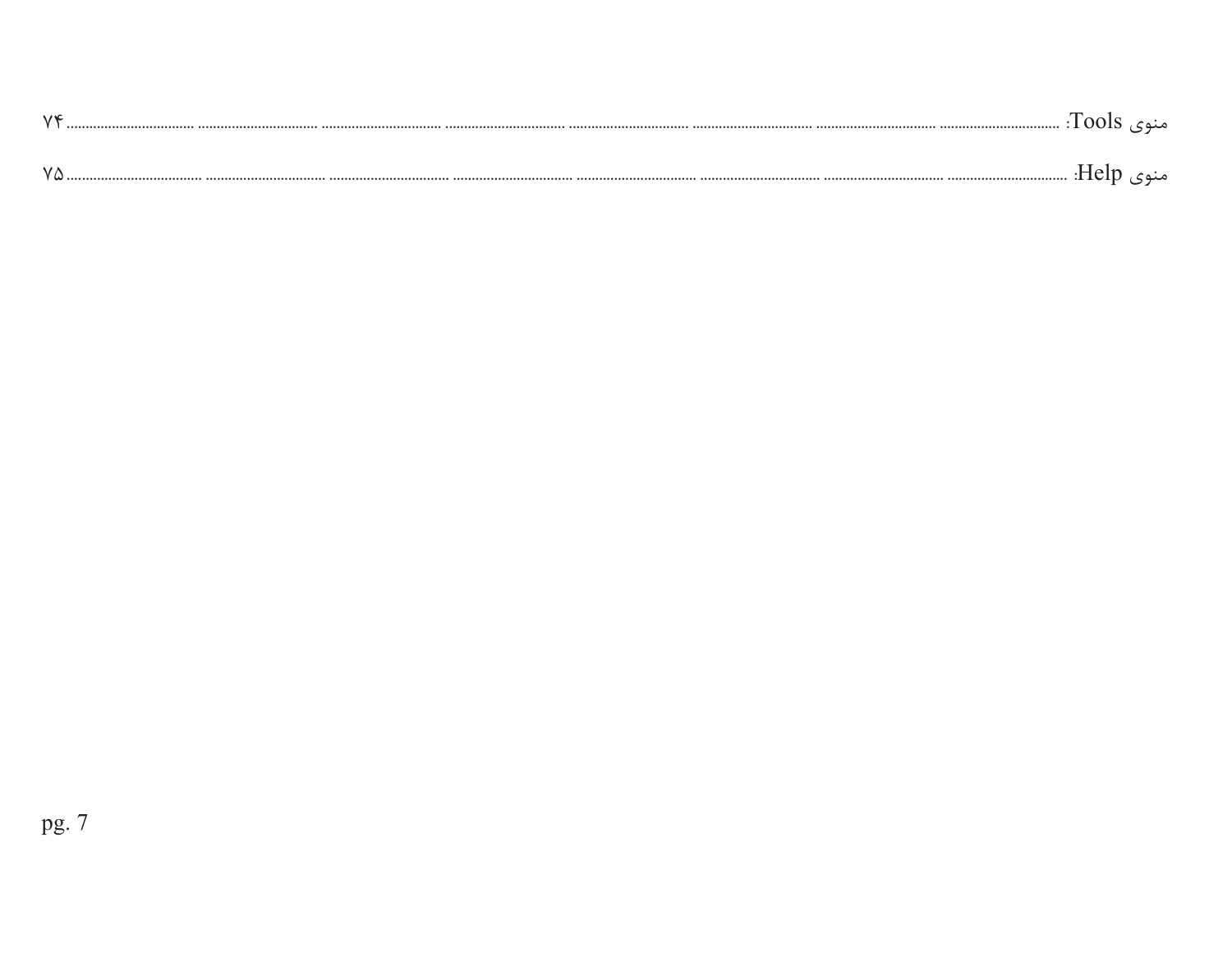منوی File:

| File     | Define<br>Edit<br>View<br>Select<br>Draw  | Assign |                                                                     |
|----------|-------------------------------------------|--------|---------------------------------------------------------------------|
|          | New Model<br>$Ctrl + N$                   | F)     | انحاد مدل حديد                                                      |
|          | $Ctrl + O$<br>Open                        |        | فراخواني مدل                                                        |
| Ø        | Shift+Ctrl+E<br>Close                     |        | ىستن مدل حارى                                                       |
| ٣        | Save<br>$Ctrl + S$                        |        | ذخيره كردن مدل                                                      |
| И        | Save As<br>Shift+Ctrl+S                   |        | ذخیره کردن با نام                                                   |
|          | Import                                    | ¥.     | وارد کردن انواع معینی از فایلها به پرنامه                           |
| ٣P       | Export                                    | Þ.     | صادر کردن اطلاعات به برنامه های دیگر                                |
| Čñ       | Upload to CSI Cloud                       |        | آیلود کردن مدل به فضای ایری شرکت CSI                                |
| ŀН       | Create Video                              | ▶      | ایجاد ویدیو از تغییرشکلهای سازه با یسوند avi                        |
| 儔        | Print Graphics<br>$Ctrl + P$              |        | چاپ شکل موجود در پنجره غایش جاری                                    |
| 圃        | <b>Create Report</b>                      | ¥.     | انجاد گزارش سازه                                                    |
| 奈        | Capture Picture                           | ¥.     | گرفتن عکس از محیط نرم افزار                                         |
| $\sigma$ | Project Information                       |        | وارد کردن مشخصات پروژه شامل نام شرکت، نام کارفرما، نام پروژه و      |
|          | Comments and Log<br>Shift+Ctrl+C          |        | نوشتن گزارشهای جلسات کاری، اظهارنظرهای کاربر در محیط نوشتاری برنامه |
| 怪        | Show Input/Output Text Files Shift+Ctrl+F |        | غایش دادن فایلهای متنی موجود در برنامه                              |
|          | 1 E:\Plan Negar\\Saze.EDB                 |        | مدلهای موجود در یوشه ذخیره شده مدل                                  |
| G        | Exit                                      |        | بستن نرم افزار                                                      |
|          |                                           |        |                                                                     |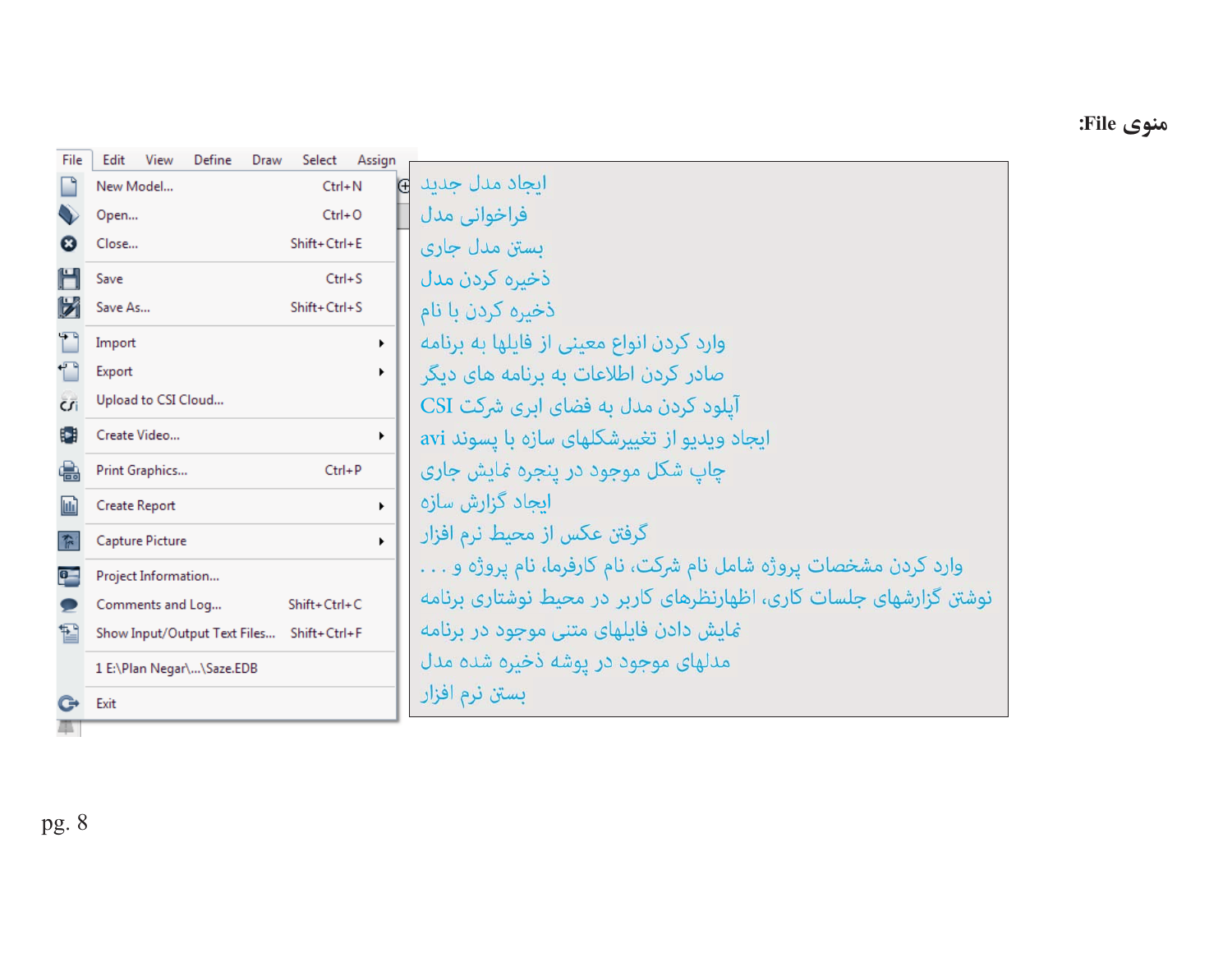| File      | Edit<br>View<br>Define<br>Select<br>Draw     | Assign | Analyze              | Display                              | Design | Detailing | Option |                                                 |
|-----------|----------------------------------------------|--------|----------------------|--------------------------------------|--------|-----------|--------|-------------------------------------------------|
|           | New Model<br>$Ctrl + N$                      |        |                      |                                      |        |           |        |                                                 |
|           | $Ctrl + O$<br>Open                           |        |                      |                                      |        |           |        |                                                 |
| Ø         | Shift+Ctrl+E<br>Close                        |        |                      |                                      |        |           |        |                                                 |
|           | Save<br>$Ctrl + S$                           |        |                      |                                      |        |           |        |                                                 |
| Н         | $Shift+Ctrl+S$<br>Save As                    |        |                      |                                      |        |           |        |                                                 |
| <b>TP</b> | Import                                       | ×.     | 靐                    | ETABS .e2k Text File                 |        |           |        | وارد کردن فایلهای متنی ایتبس                    |
| مله       | Export                                       | ▶      |                      | ETABS .edb File                      |        |           |        | قراردادن طبقه ای از فایل دیگر در محل طبقه جاری  |
| čñ        | Upload to CSI Cloud                          |        | 靐                    | Revit Structure .exr File            |        |           |        | وارد کردن فایل از پرنامه رویت                   |
| Г×І       | Create Video                                 | ٠      | $\sqrt{\frac{2}{3}}$ | .DXF/.DWG File of Architectural Plan |        |           |        | وارد کردن فایل از برنامه اتوکد برای پلان معماری |
| e         | Print Graphics<br>$Ctrl + P$                 |        |                      | .DXF File of Architectural Grids     |        |           |        | وارد کردن فایل از پرنامه اتوکد برای خطوط شبکه   |
| 圃         | <b>Create Report</b>                         | ▶      | 鷛<br>霝               | .DXF File of Floor Plan              |        |           |        | وارد کردن فایل از برنامه اتوکد برای پلان معماری |
|           | Capture Picture                              | ▶.     | 翩                    | .DXF File of 3D Model                |        |           |        | وارد کردن فایل از پرنامه اتوکد برای مدل سه بعدی |
| $\bullet$ | Project Information                          |        | 霝                    | CIS/2 STEP File                      |        |           |        | وارد کردن فایل یا فرمت CIS                      |
|           | Comments and Log<br>Shift+Ctrl+C             |        | 品                    | Steel Detailing Neutral File         |        |           |        | وارد كردن فايل با فرمت Steel Detailing          |
| P.        | Show Input/Output Text Files<br>Shift+Ctrl+F |        | 霝                    | IFC File                             |        |           |        | وارد کردن فایل یا فرمت IFC                      |
|           | 1 E:\Plan Negar\\Saze.EDB                    |        | 霝                    | IGES .igs File                       |        |           |        | وارد کردن فایل یا فرمت IGES                     |
| œ         | Exit                                         |        | 繭                    | STAAD/STRUDL .std/.gti File          |        |           |        | وارد کردن فایل یا فرمت STAAD                    |
|           |                                              |        |                      |                                      |        |           |        |                                                 |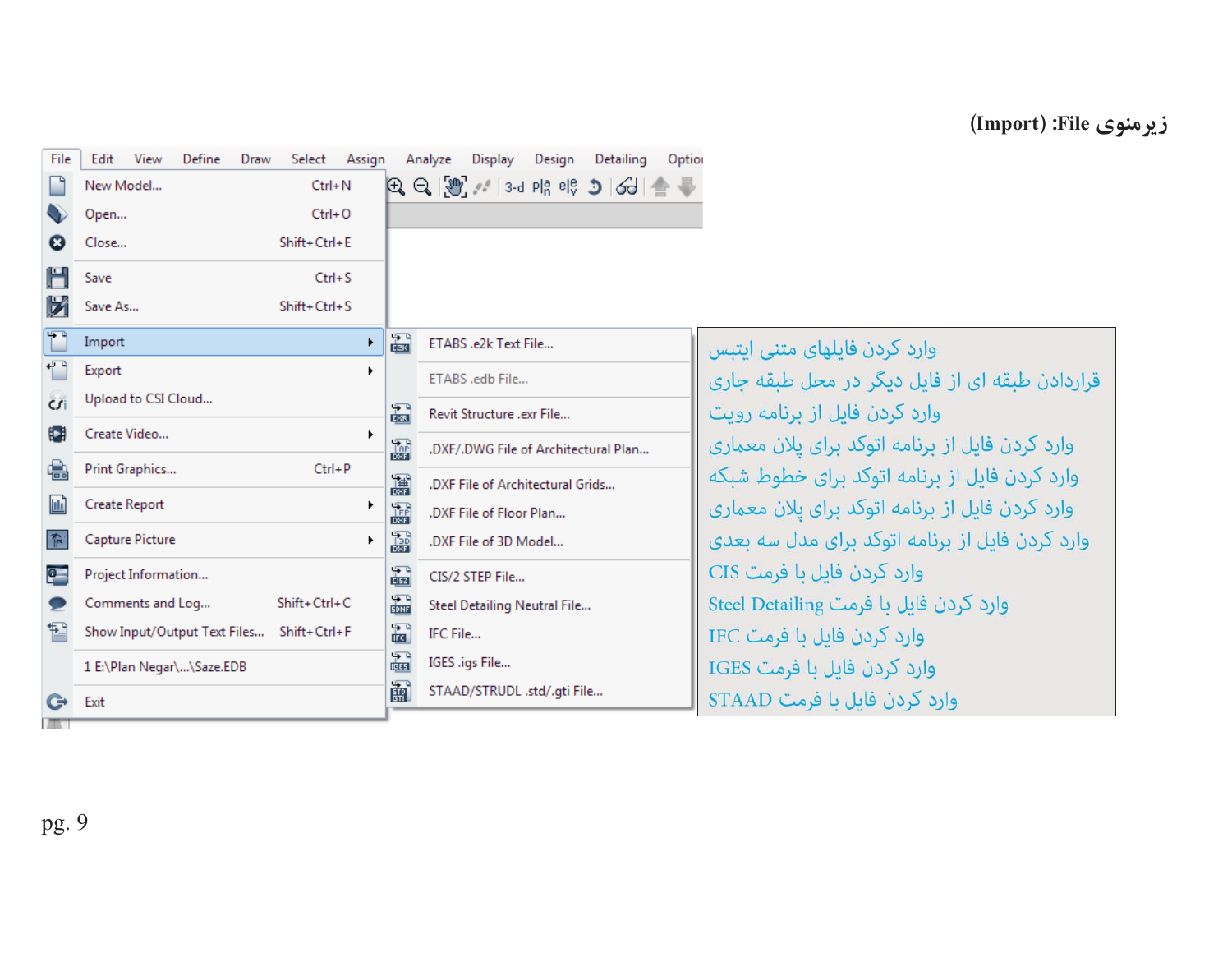| File                                                      | Edit<br>View<br>Define<br>Select<br>Assign<br>Draw |   | Analyze<br>Display                                                                                                                                        | Design | Detailing |                                                                |
|-----------------------------------------------------------|----------------------------------------------------|---|-----------------------------------------------------------------------------------------------------------------------------------------------------------|--------|-----------|----------------------------------------------------------------|
|                                                           | New Model<br>$Ctrl + N$                            |   | $\bigoplus$ $\bigoplus$ $\big[\begin{smallmatrix} 1 & 0 \\ 0 & 1 \end{smallmatrix} \big]$ . $\bigoplus$ 13-d plf elf $\bigoplus$ $\bigoplus$ $\bigotimes$ |        |           |                                                                |
|                                                           | $Ctrl + O$<br>Open                                 |   |                                                                                                                                                           |        |           |                                                                |
| $\boldsymbol{\omega}$                                     | Close<br>Shift+Ctrl+E                              |   |                                                                                                                                                           |        |           |                                                                |
| H                                                         | Save<br>$Ctrl + S$                                 |   |                                                                                                                                                           |        |           |                                                                |
| И                                                         | Save As<br>Shift+Ctrl+S                            |   |                                                                                                                                                           |        |           |                                                                |
| $\Box$                                                    | Import<br>▶                                        |   |                                                                                                                                                           |        |           |                                                                |
| Ð                                                         | Export                                             | 霝 | ETABS .e2k Text File                                                                                                                                      |        |           | ایجاد فایلهای متنی ایتیس                                       |
| čπ                                                        | Upload to CSI Cloud                                | 磊 | <b>ETABS Tables to Excel</b>                                                                                                                              |        |           | ایجاد اطلاعات ورودی و نتایج تحلیل در برنامه اکسل               |
| H                                                         | Create Video<br>×.                                 | 霝 | <b>ETABS Tables to Access</b>                                                                                                                             |        |           | ايجاد اطلاعات ورودى و نتايج تحليل در برنامه اكسس               |
| しゅうかん いっともの こうきょう こうしゃく ちょうしゃ しゅうしょう しゅうしょう ちょうしゅう しょうしゅう | Print Graphics<br>$Ctrl + P$                       | 編 | ETABS Tables to XML                                                                                                                                       |        |           | ابجاد اطلاعات مدل در فرمت XML                                  |
| 圃                                                         | Create Report<br>▶                                 | 霝 | Partial ETABS .edb File                                                                                                                                   |        |           | ایجاد فایل جدید از طبقه ای از مدل جاری                         |
| 奈                                                         | Capture Picture<br>▶                               | 霝 | Story as SAFE V12 .f2k File                                                                                                                               |        |           | ایجاد اطلاعات ورودی و نتایج تحلیل طبقه ای از مدل در برنامه سیف |
| $\sigma$                                                  | Project Information                                | 霝 | Revit Structure .exr File                                                                                                                                 |        |           | ایجاد اطلاعات مدل در برنامه رویت                               |
|                                                           | Comments and Log<br>Shift+Ctrl+C                   | 霝 | .DXF/.DWG File                                                                                                                                            |        |           | ایجاد اطلاعات مدل در برنامه اتوکد                              |
| 怛                                                         | Show Input/Output Text Files<br>Shift+Ctrl+F       | 霝 | CIS/2 STEP File                                                                                                                                           |        |           | الجاد فايل با فرمت CIS                                         |
|                                                           | 1 E:\Plan Negar\\Saze.EDB                          | 霝 | Steel Detailing Neutral File                                                                                                                              |        |           | ایجاد فایل با فرمت Steel Detailing                             |
| G                                                         | Exit                                               | 霝 | IFC File                                                                                                                                                  |        |           | ایجاد فایل با فرمت IFC                                         |
| 軍                                                         |                                                    | 霝 | IGES .igs File                                                                                                                                            |        |           | الجاد فايل با فرمت IGES                                        |
| $\mathcal{P}_{\text{top}}\mathcal{S}_n$                   |                                                    |   | 3D Printing .stl File                                                                                                                                     |        |           | ایجاد فایل با فرمت stl                                         |
|                                                           |                                                    |   |                                                                                                                                                           |        |           |                                                                |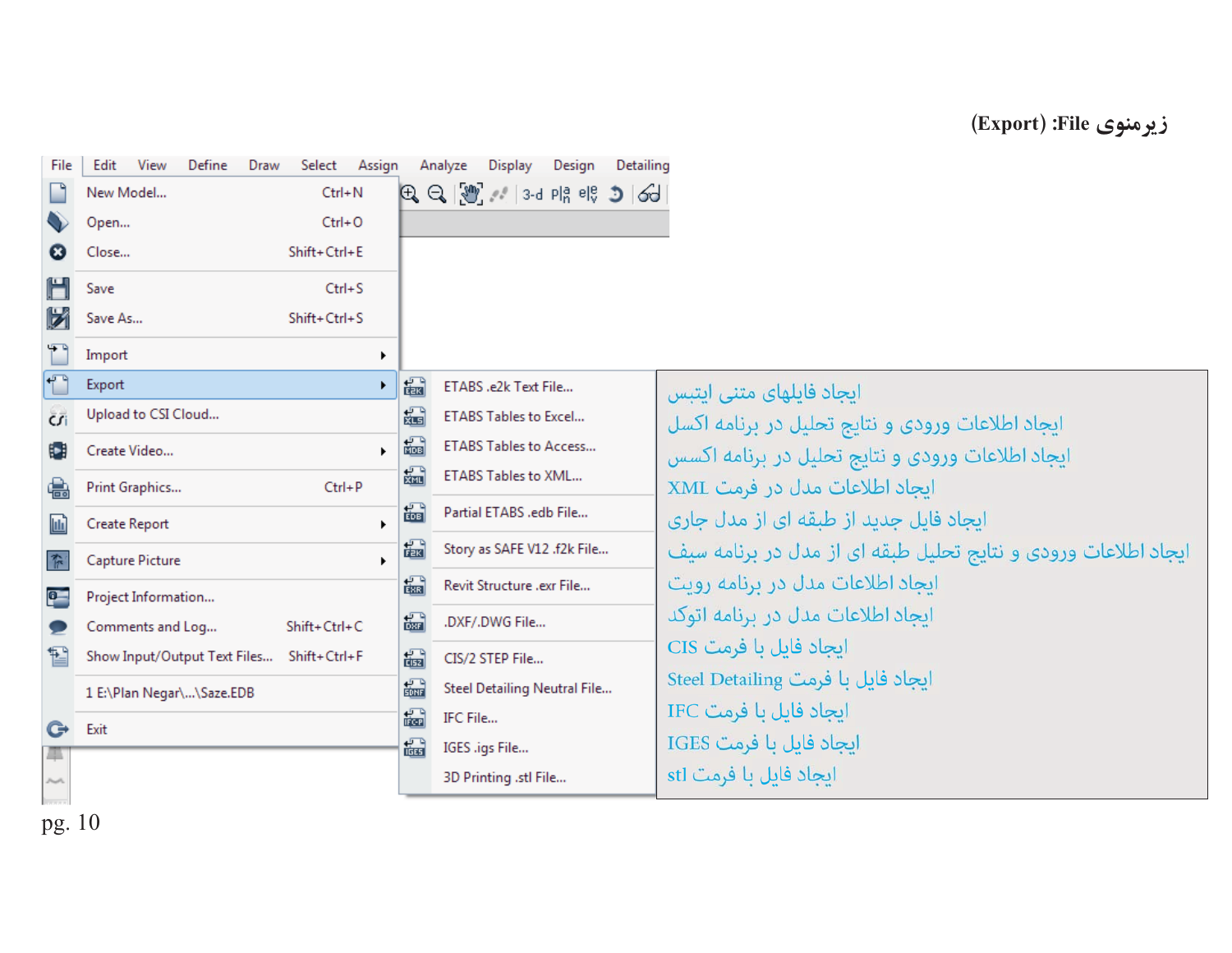**(Create Video) :File زيرمنوي**

| File                | Edit<br>View<br>Define       | Assign<br>Draw<br>Select | Analyze | <b>Display</b>                                                     | Design | Deta |                                                                                                               |
|---------------------|------------------------------|--------------------------|---------|--------------------------------------------------------------------|--------|------|---------------------------------------------------------------------------------------------------------------|
|                     | New Model                    | $Ctrl + N$               |         | $\mathcal{R} \mathbb{Q}$ $\mathbb{Z}$ / 3-d PR el $\mathfrak{I}$ / |        |      |                                                                                                               |
| $\bullet$           | Open                         | $Ctrl + O$               |         |                                                                    |        |      |                                                                                                               |
| $\bullet$           | Close                        | Shift+Ctrl+E             |         |                                                                    |        |      |                                                                                                               |
| H                   | Save                         | $Ctrl + S$               |         |                                                                    |        |      |                                                                                                               |
| И                   | Save As                      | Shift+Ctrl+S             |         |                                                                    |        |      |                                                                                                               |
| $\Box$              | Import                       | r                        |         |                                                                    |        |      |                                                                                                               |
| n                   | Export                       | ٠                        |         |                                                                    |        |      |                                                                                                               |
| čπ                  | Upload to CSI Cloud          |                          |         |                                                                    |        |      |                                                                                                               |
| G                   | Create Video                 | ×.                       | 窝,      | Multi-step Animation                                               |        |      | ایجاد فابل ویدویی از تغییرشکلهای سازه بصورت گام به گام<br>ایجاد فابل ویدویی از تغییرشکلهای سازه بصورت چرخه ای |
| €                   | Print Graphics               | $Ctrl + P$               | 鹩       | Cyclic Animation                                                   |        |      |                                                                                                               |
| 圙                   | <b>Create Report</b>         | r                        |         |                                                                    |        |      |                                                                                                               |
| $\hat{\mathcal{P}}$ | Capture Picture              | ٠                        |         |                                                                    |        |      |                                                                                                               |
| $\bullet$           | Project Information          |                          |         |                                                                    |        |      |                                                                                                               |
| ₽                   | Comments and Log             | Shift+Ctrl+C             |         |                                                                    |        |      |                                                                                                               |
| 皙                   | Show Input/Output Text Files | Shift+Ctrl+F             |         |                                                                    |        |      |                                                                                                               |
|                     | 1 E:\Plan Negar\\Saze.EDB    |                          |         |                                                                    |        |      |                                                                                                               |
| G                   | Exit                         |                          |         |                                                                    |        |      |                                                                                                               |
|                     |                              |                          |         |                                                                    |        |      |                                                                                                               |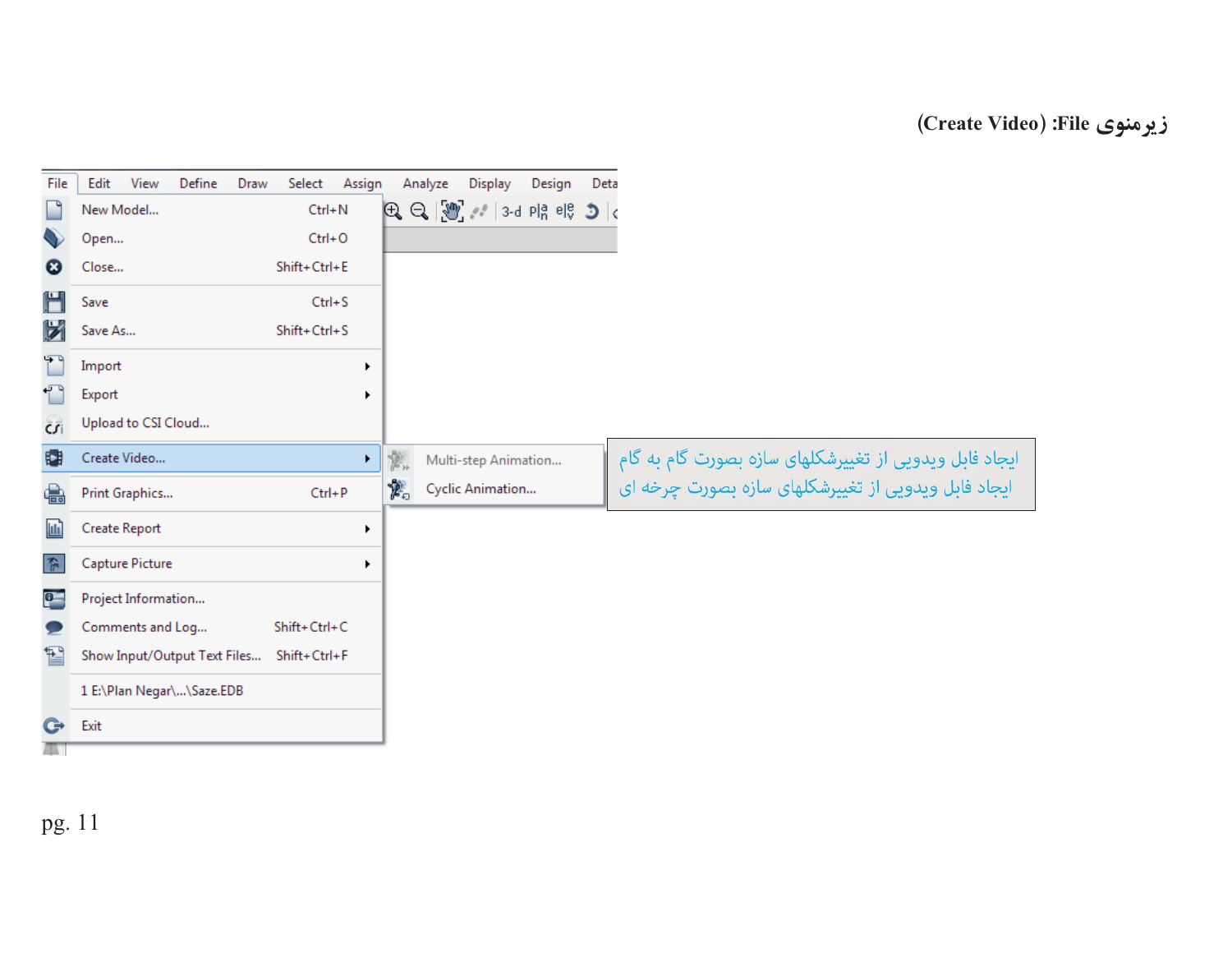**(Create Report) :File زيرمنوي**

| File                  | Edit<br>View<br>Define<br>Draw | Assign<br>Select |         | Analyze                                              | Display             | Design | Detailing   | Options | Tools                          | Help               |                                                  |                                                                         |  |
|-----------------------|--------------------------------|------------------|---------|------------------------------------------------------|---------------------|--------|-------------|---------|--------------------------------|--------------------|--------------------------------------------------|-------------------------------------------------------------------------|--|
|                       | New Model                      | $Ctrl + N$       |         | ऻॖॖऀऀॱऻॎॱॱऻॳॳॏॳॏॳॳॖऻ <del>ऻॖ</del> ऻख़ख़ऻख़ख़ऻख़ऻॻऻॳ |                     |        |             |         |                                |                    |                                                  |                                                                         |  |
| $\bullet$             | Open                           | $Ctrl + O$       |         |                                                      |                     |        |             |         |                                | $\bullet$ $\times$ | 3-D View                                         |                                                                         |  |
| $\boldsymbol{\sigma}$ | Close                          | Shift+Ctrl+E     |         |                                                      |                     |        |             |         |                                |                    |                                                  |                                                                         |  |
| H                     | Save                           | $Ctrl + S$       |         |                                                      |                     |        |             |         |                                |                    |                                                  |                                                                         |  |
| И                     | Save As                        | Shift+Ctrl+S     |         |                                                      |                     |        |             |         |                                |                    |                                                  |                                                                         |  |
| n                     | Import                         |                  | ▶       |                                                      |                     |        |             |         |                                |                    |                                                  |                                                                         |  |
| ↑                     | Export                         |                  | ▶       |                                                      |                     |        |             |         |                                |                    |                                                  |                                                                         |  |
| čπ                    | Upload to CSI Cloud            |                  |         |                                                      |                     |        |             |         |                                |                    |                                                  |                                                                         |  |
| Н                     | Create Video                   |                  | ▶       |                                                      |                     |        |             |         |                                |                    |                                                  |                                                                         |  |
| €                     | Print Graphics                 | $Ctrl + P$       |         |                                                      |                     |        |             |         |                                |                    |                                                  |                                                                         |  |
| $\square$             | Create Report                  |                  | Q.      | Show Project Report                                  |                     |        |             |         |                                |                    | ایجاد گزارش از اطلاعات ورودی و نتایج تحلیل       |                                                                         |  |
| $\mathbb{R}^2$        | Capture Picture                |                  | Q,<br>▶ | Show Summary Report                                  |                     |        |             |         |                                |                    | ایجاد گزارش خلاصه از اطلاعات ورودی و نتایج تحلیل |                                                                         |  |
| p.                    | Project Information            |                  | 鷗       |                                                      | Add New User Report |        |             |         |                                |                    |                                                  | ايجاد گزارش از اطلاعات ورودي و نتايج تحليل با قابليت تنظيم اطلاعات لازم |  |
|                       | Comments and Log               | Shift+Ctrl+C     | 鷗       | Advanced                                             |                     | ×.     | <b>Juli</b> |         | Add New From XML Contents File |                    |                                                  | وارد كردن اطلاعات از فرمت XML                                           |  |
| 怛                     | Show Input/Output Text Files   | Shift+Ctrl+F     |         |                                                      |                     |        |             |         |                                |                    |                                                  |                                                                         |  |
|                       | 1 E:\Plan Negar\\Saze.EDB      |                  |         |                                                      |                     |        |             |         |                                |                    |                                                  |                                                                         |  |
| G                     | Exit                           |                  |         |                                                      |                     |        |             |         |                                |                    |                                                  |                                                                         |  |